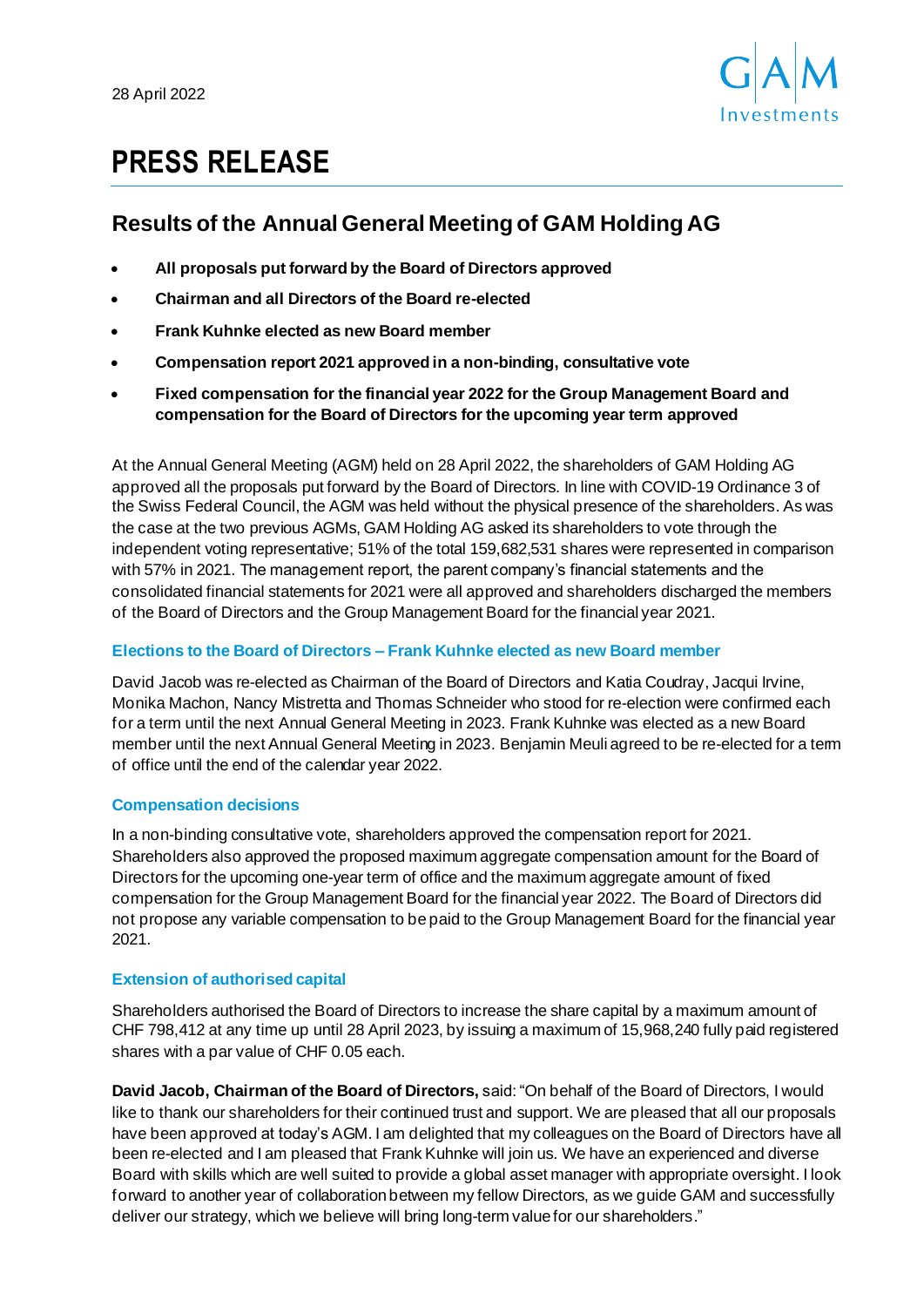# **Mr Frank Kuhnke**

Frank Kuhnke has over 30 years of experience in financial services. He joined Deutsche Bank in 1986 where his roles included Chief Risk Officer at Deutsche Bank Asset & Wealth Management and, until April 2021, Group Chief Operating Officer, Head of Capital Release Unit and member of the Management Board at Deutsche Bank. Frank has a wealth of experience in areas of risk management, IT, digitalisation and platforms, vendor management and procurement, as well as strategy and regulation. He was born in 1967 and is a German citizen.

# **Upcoming events:**

| 3 August 2022          | Half-year results 2022               |
|------------------------|--------------------------------------|
| <b>20 October 2022</b> | Q3 2022 Interim management statement |

# **For further information please contact:**

Charles Naylor Head of Communications and Investor Relations T +44 7890 386 699

| <b>Investor Relations</b> | <b>Media Relations</b> |
|---------------------------|------------------------|
| Stephen Gardner           | Ute Dehn Christen      |
| T +44 7790 778544         | T +41 58 426 31 36     |

Visit us: www.gam.com Follow us: Twitter and LinkedIn

#### **About GAM**

GAM is a leading independent, pure-play asset manager. The company provides active investment solutions and products for institutions, financial intermediaries, and private investors through three businesses: Investment Management, Fund Management Services and Wealth Management. GAM employed 605 FTEs in 14 countries with investment centres in London, Cambridge, Zurich, Hong Kong, New York, Milan, and Lugano as at 31 December 2021. The investment managers are supported by an extensive global distribution network. Headquartered in Zurich, GAM is listed on the SIX Swiss Exchange with the symbol 'GAM'. The Group has AuM of CHF 94.8 billion (USD 103 billion) as at 31 March 2022.

#### **Disclaimer regarding forward-looking statements**

This press release by GAM Holding AG ('the Company') includes forward-looking statements that reflect the Company's intentions, beliefs or current expectations and projections about the Company's future results of operations, financial condition, liquidity, performance, prospects, strategies, opportunities and the industry in which it operates. Forward-looking statements involve all matters that are not historical facts. The Company has tried to identify those forward-looking statements by using words such as 'may', 'will', 'would', 'should', 'expect', 'intend', 'estimate', 'anticipate', 'project', 'believe', 'seek', 'plan', 'predict', 'continue' and similar expressions. Such statements are made on the basis of assumptions and expectations which, although the Company believes them to be reasonable at this time, may prove to be erroneous.

These forward-looking statements are subject to risks, uncertainties, assumptions and other factors that could cause the Company's actual results of operations, financial condition, liquidity, performance, prospects or opportunities, as well as those of the markets it serves or intends to serve, to differ materially from those expressed in, or suggested by, these forward-looking statements. Important factors that could cause those differences include, but are not limited to: changing business or other market conditions, legislative, fiscal and regulatory developments, general economic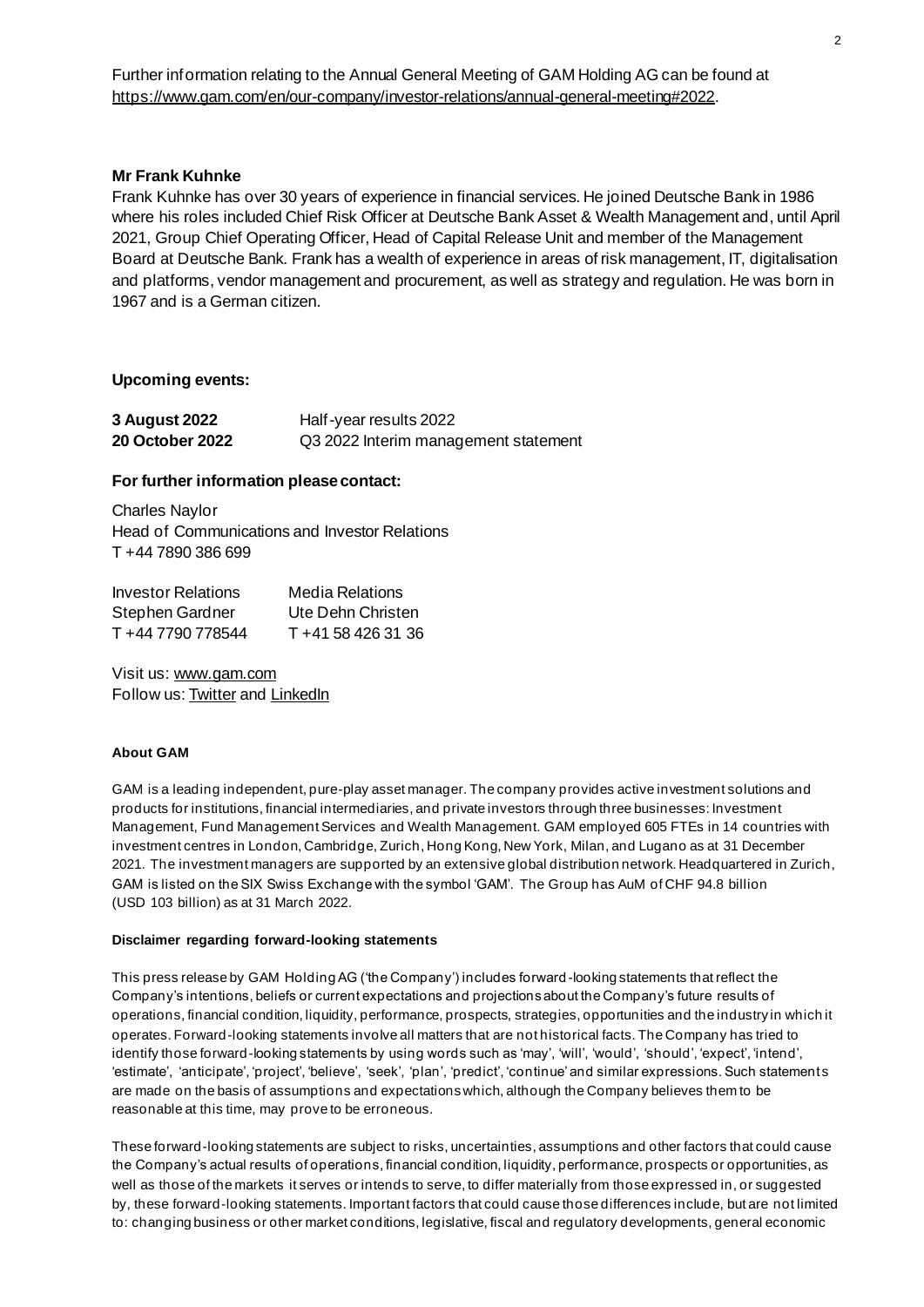conditions, and the Company's ability to respond to trends in the financial services industry. Additional factors could cause actual results, performance or achievements to differ materially. The Company expressly disclaims any obligation or undertaking to release any update of, or revisions to, any forward -looking statements in this press release and any change in the Company's expectations or any change in events, conditions or circumstances on which these forward-looking statements are based, except as required by applicable law or regulation.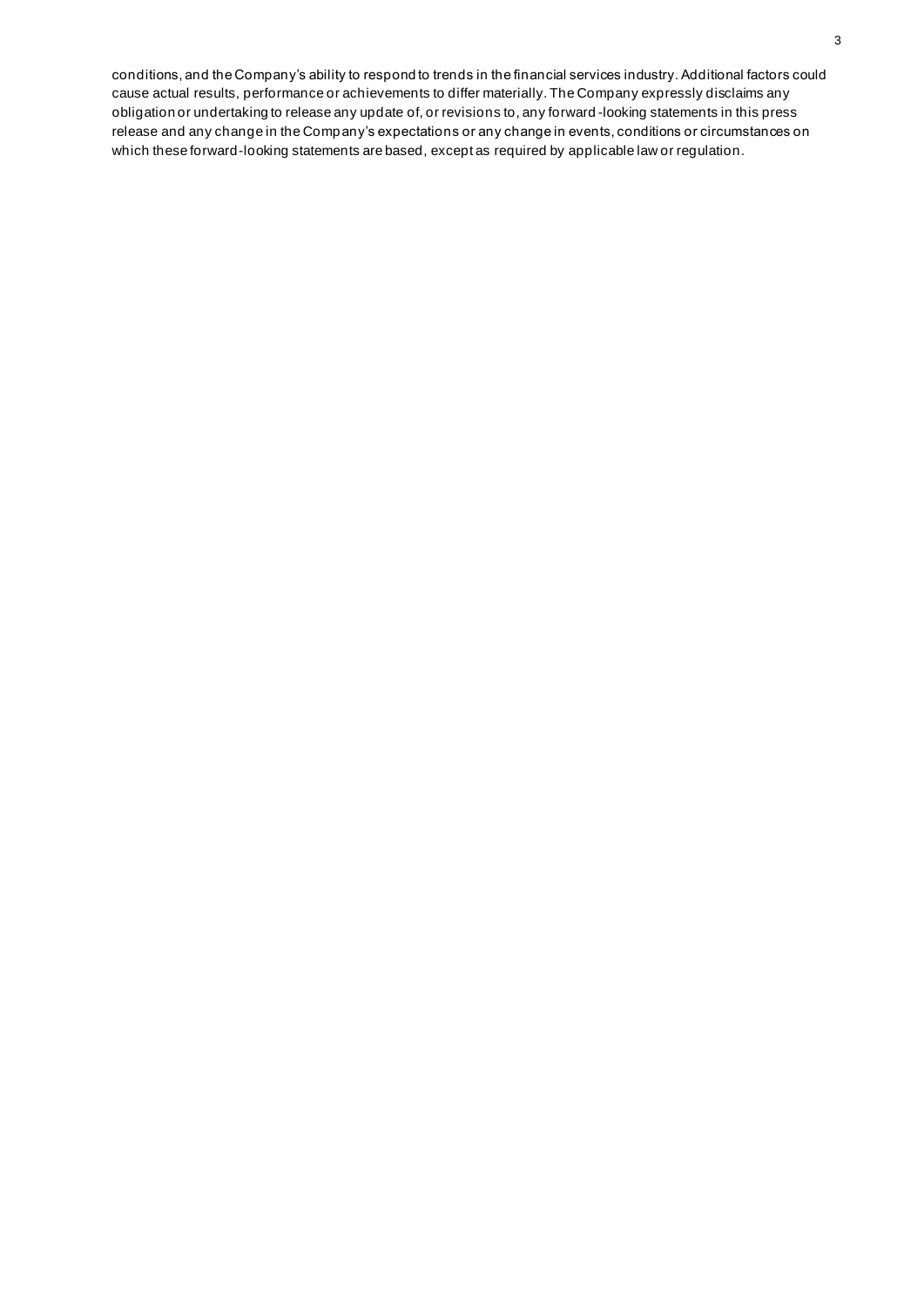# **Voting Results of the Annual General Meeting 2022 of GAM Holding AG held on 28 April 2022**

#### **1. Election of ad hoc Chairman of the Annual General Meeting**

| Submitted votes<br>Relevant majority | 80'692'463<br>40'346'232 |         |
|--------------------------------------|--------------------------|---------|
| Yes                                  | 80,156,742               | 99.3%   |
| No.                                  | 367'470                  | 0.5%    |
| Abstention                           | 168'251                  | $0.2\%$ |

### **2**. **Management report, parent company's and consolidated financial statements as well as compensation report for the year 2021, reports of the statutory auditors**

#### **2.1 Approval of management report, parent company's and consolidated financial statements for the year 2021, notice of the reports of the statutory auditors**

| Submitted votes   | 80'692'463 |       |
|-------------------|------------|-------|
| Relevant majority | 40'346'232 |       |
| Yes               | 79'981'365 | 99.1% |
| No                | 480'024    | 0.6%  |
| Abstention        | 231'074    | 0.3%  |

#### **2.2 Consultative vote on the compensation report 2021**

|            | 75'892'233 | 94.1% |
|------------|------------|-------|
| No.        | 4'510'102  | 5.6%  |
| Abstention | 290'128    | 0.4%  |

| Submitted votes<br>Relevant majority | 80'692'463<br>40'346'232 |       |
|--------------------------------------|--------------------------|-------|
| Yes                                  | 80'075'149               | 99.2% |
| <b>No</b>                            | 491'244                  | 0.6%  |
| Abstention                           | 126'070                  | 0.2%  |

#### **4. Discharge of the members of the Board of Directors and the Group Management Board**

| Submitted votes<br>Relevant majority | 80'265'443<br>40'132'722 |       |
|--------------------------------------|--------------------------|-------|
| Yes                                  | 76'049'917               | 94.7% |
| No.                                  | 4'047'851                | 5.0%  |
| Abstention                           | 167'675                  | 0.2%  |

# **5. Elections of members of the Board of Directors**

#### **5.1 Re-election of Mr David Jacob as member and Chairman of the Board of Directors (in a single vote)**

| Submitted votes<br>Relevant majority | 80'692'463<br>40'346'232 |       |
|--------------------------------------|--------------------------|-------|
| Yes                                  | 79'236'399               | 98.2% |
| No                                   | 1'082'406                | 1.3%  |
| Abstention                           | 373'658                  | 0.5%  |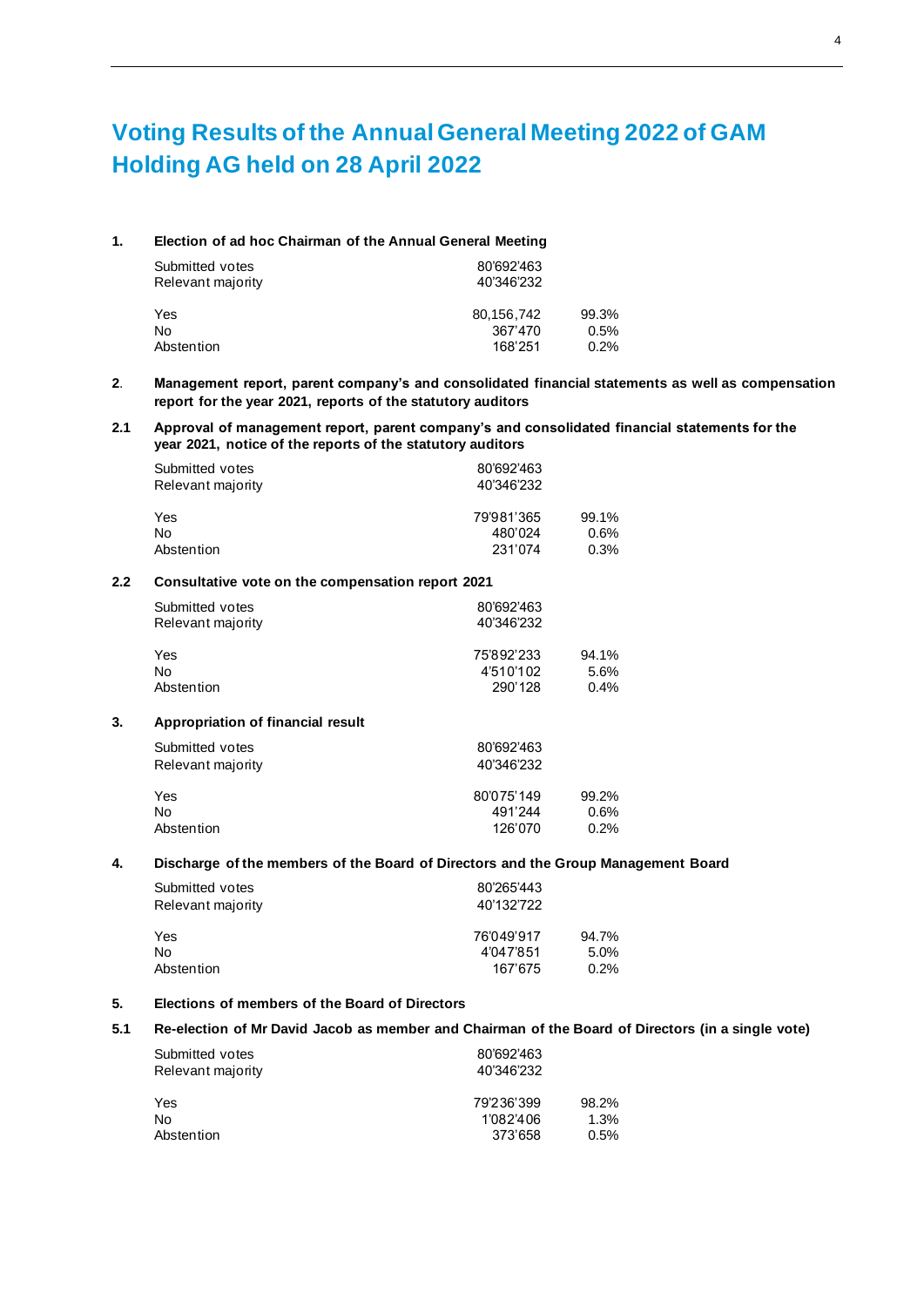| 5.2 | <b>Re-election of Ms Katia Coudray</b>                            |                                    |                       |
|-----|-------------------------------------------------------------------|------------------------------------|-----------------------|
|     | Submitted votes<br>Relevant majority                              | 80'692'463<br>40'346'232           |                       |
|     | Yes<br>No.<br>Abstention                                          | 79'049'074<br>1'274'733<br>368'656 | 98.0%<br>1.6%<br>0.5% |
| 5.3 | Re-election of Ms Jacqui Irvine                                   |                                    |                       |
|     | Submitted votes<br>Relevant majority                              | 80'692'463<br>40'346'232           |                       |
|     | Yes<br>No.<br>Abstention                                          | 79'255'738<br>1'064'869<br>371'856 | 98.2%<br>1.3%<br>0.5% |
| 5.4 | Re-election of Ms Monika Machon                                   |                                    |                       |
|     | Submitted votes<br>Relevant majority                              | 80'692'463<br>40'346'232           |                       |
|     | Yes<br>No.<br>Abstention                                          | 79'305'048<br>1'002'959<br>384'456 | 98.3%<br>1.2%<br>0.5% |
| 5.5 | Re-election of Mr Benjamin Meuli                                  |                                    |                       |
|     | Submitted votes<br>Relevant majority                              | 80'692'463<br>40'346'232           |                       |
|     | Yes<br>No.<br>Abstention                                          | 78'929'957<br>1'239'002<br>523'504 | 97.8%<br>1.5%<br>0.7% |
| 5.6 | Re-election of Ms Nancy Mistretta                                 |                                    |                       |
|     | Submitted votes<br>Relevant majority                              | 80'692'463<br>40'346'232           |                       |
|     | Yes<br>No<br>Abstention                                           | 79'221'495<br>1'100'312<br>370'656 | 98.2%<br>1.4%<br>0.5% |
| 5.7 | <b>Re-election of Mr Thomas Schneider</b>                         |                                    |                       |
|     | Submitted votes<br>Relevant majority                              | 80'692'463<br>40'346'232           |                       |
|     | Yes<br>No.<br>Abstention                                          | 79'456'227<br>844'857<br>391'379   | 98.5%<br>1.0%<br>0.5% |
| 5.8 | <b>Election of Mr Frank Kuhnke</b>                                |                                    |                       |
|     | Submitted votes<br>Relevant majority                              | 80'692'463<br>40'346'232           |                       |
|     | Yes<br>No.<br>Abstention                                          | 79'606'115<br>731'912<br>354'436   | 98.7%<br>0.9%<br>0.4% |
| 6.  | Elections to the Compensation Committee of the Board of Directors |                                    |                       |
| 6.1 | <b>Re-election of Ms Katia Coudray</b>                            |                                    |                       |
|     | Submitted votes<br>Relevant majority                              | 80'692'463<br>40'346'232           |                       |

| Yes        | 76'326'906 | 94.6% |
|------------|------------|-------|
| No         | 3'846'174  | 4.8%  |
| Abstention | 519'383    | 0.7%  |
|            |            |       |